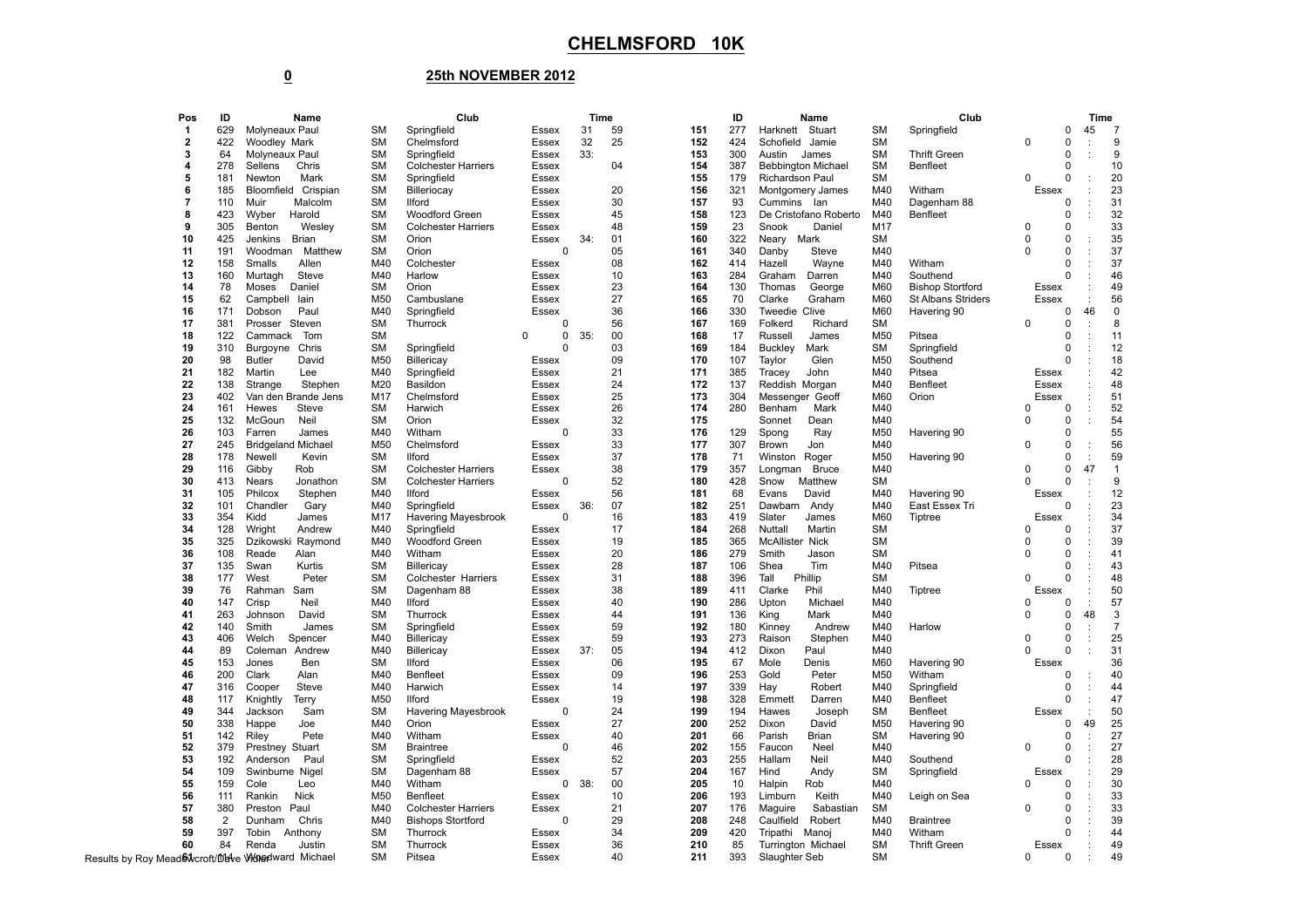## **CHELMSFORD 10K**

## **25th NOVEMBER 2012**

| 62 | 163            | Paul<br>Newton              | <b>SM</b> |                            | $\Omega$ | 0 |     | 46 | 212 | 198 | G F<br>Mapes            | M60       |                         |                 | 0        |    | 50             |
|----|----------------|-----------------------------|-----------|----------------------------|----------|---|-----|----|-----|-----|-------------------------|-----------|-------------------------|-----------------|----------|----|----------------|
| 63 | 315            | Coen<br>Thomas              | <b>SM</b> | Springfield                | Essex    |   |     | 47 | 213 | 196 | Pritesh<br>Patel        | <b>SM</b> |                         |                 | 0        |    | 57             |
| 64 | 317            | Challis<br>Kevin            | <b>SM</b> | <b>Benfleet</b>            |          |   |     | 48 | 214 | 266 | Gary<br>Levey           | M40       | Witham                  |                 | 0        |    | 57             |
| 65 | 83             | Nicholan<br>Knight          | <b>SM</b> | <b>Thrift Green</b>        |          |   |     | 54 | 215 | 80  | Peter<br>Watson         | M40       | Springfield             |                 | ŋ        |    | 59             |
| 66 | 96             | Max<br>Chester              | M17       |                            | 0        |   |     | 55 | 216 | 392 | Shaw<br>Robert          | M50       | <b>Saffron Striders</b> |                 |          | 50 | 3              |
| 67 | 327            | Ellis<br>Stewart            | <b>SM</b> | <b>Braintree</b>           |          | 0 | 39: | 04 | 217 | 260 | Steve<br>Hull           | <b>SM</b> | Benfleet                |                 | 0        |    | 15             |
| 68 | 148            | Richard<br>Flutter          | M40       | Harwich                    | Essex    |   |     | 08 | 218 | 290 | Tony<br>Woodgate        | M40       |                         | 0               | 0        |    | 16             |
| 69 | 189            | Andrew<br>Morris            | M50       | Benfleet                   | Essex    |   |     | 10 | 219 | 113 | Holder<br>Julian        | M40       | Pitsea                  |                 | 0        |    | 21             |
| 70 | 112            | Mark<br>Porter              | M40       |                            |          |   |     | 11 | 220 | 86  | Reynolds John           | M70       | <b>Castle Point</b>     | Essex           |          |    | 26             |
| 71 | 378            | Gould<br>John               | M40       | Benfleet                   |          |   |     | 14 | 221 | 404 | Watkins lan             | M50       | Springfield             |                 |          |    | 26             |
| 72 | 394            | Snowdon Christopher         | <b>SM</b> | Springfield                |          |   |     | 17 | 222 | 254 | Phillip<br>Hagon        | M40       |                         | <sup>0</sup>    | 0        |    | 29             |
| 73 | 91             | <b>Tomlins</b><br>Tim       | M40       | Benfleet                   | Essex    |   |     | 19 | 223 | 390 | Sewell<br>Christopher   | M50       |                         | 0 <sub>no</sub> |          |    | 42             |
| 74 | 15             | Robinson Reece              | M40       | Benfleet                   |          |   |     | 29 | 224 | 356 | Linton<br>lan           | M60       | Tiptree                 | Essex           |          |    | 59             |
| 75 | $\overline{7}$ | Pete<br>Johnson             | M50       | <b>Norfolk Gazelles</b>    |          |   |     | 32 | 225 | 11  | Pete<br>Gibbons         | M40       |                         |                 | 0        | 51 | 6              |
| 76 | 350            | Richard<br>Jones            | M40       | Benfleet                   | Essex    |   |     | 34 | 226 | 399 | Terry<br>Turner         | M50       | Benfleet                |                 |          |    | 23             |
| 77 | 312            | Byford<br>Jon               | <b>SM</b> | Springfield                | Essex    |   |     | 36 | 227 | 3   | Pointer<br>Nigel        | M40       | Pitsea                  |                 | 0        |    | 26             |
| 78 | 77             | Stennett Richard            | M20       | Southend                   | Essex    |   |     | 39 | 228 | 133 | Kirsh<br>Neil           | M40       | East Essex Tri Club     | Essex           |          |    | 26             |
| 79 | 265            | Daniel<br>Lamb              | M17       | Basildon                   | Essex    |   |     | 43 | 229 | 407 | <b>Williamson Nigel</b> | M40       |                         |                 | 0        |    | 26             |
| 80 | 415            | Jackaman Paul               | <b>SM</b> | Castle Point               |          | ŋ |     | 45 | 230 | 289 | Windus<br>Geoff         | M60       | Springfield             |                 | 0        |    | 38             |
| 81 | 174            | Jephcott<br>Jamie           | M40       | Harlow                     | Essex    |   |     | 50 | 231 | 168 | William<br>Davis        | <b>SM</b> |                         |                 | 0        |    | 50             |
| 82 | 195            | Simon<br>Morgan             | M40       | Tiptree                    | Essex    |   |     | 57 | 232 | 335 | Hall<br>Martin          | M50       |                         |                 | 0        | 52 | 3              |
| 83 | 395            | Jason<br>Syrett             | M40       | Thurrock                   |          | 0 | 40: | 02 | 233 | 18  | Armitage Mark           | M40       | <b>Castle Point</b>     |                 | 0        |    | 26             |
| 84 | 119            | Whiston<br>Arthur           | M60       | <b>Colchester Harriers</b> | Essex    |   |     | 05 | 234 | 497 | $\Omega$                |           | ŋ                       | $\Omega$        | 0        |    | 30             |
| 85 | 351            | Chris<br>Jones              | M17       | Benfleet                   | Essex    |   |     | 15 | 235 | 74  | Sheekey Stephen         | M50       | Havering 90             |                 | 0        |    | 45             |
| 86 | 341            | <b>Hobbs</b><br><b>Nick</b> | <b>SM</b> |                            |          | 0 |     | 16 | 236 | 126 | Cockrell<br>David       | M40       |                         | $\Omega$        | 0        |    | 45             |
| 87 | 121            | Russell<br>Robert           | M50       | Thurrock                   | Essex    |   |     | 25 | 237 | 102 | Chaplin<br>Andy         | M40       | Pitsea                  |                 | 0        |    | 48             |
| 88 | 346            | Andy<br>James               | <b>SM</b> | Benfleet                   |          |   |     | 27 | 238 | 95  | Hugo<br>Jacquet         | <b>SM</b> |                         |                 | 0        |    | 48             |
| 89 | 337            | Kenneth<br>Hands            | M40       |                            | 0        |   |     | 50 | 239 | 374 | Mark<br>Norton          | M40       |                         |                 | 0        |    | 57             |
| 90 | 298            | Alexander Rodger            | M50       | <b>Great Bentley</b>       |          |   |     | 54 | 240 | 332 | Gorsuch-Brown Felipe    | M40       |                         |                 | 0        | 53 |                |
| 91 | 293            | Heighton<br>Ben             | <b>SM</b> | Springfield                |          | 0 | 41: | 03 | 241 | 275 | Barry<br>Rowell         | M50       | Havering 90             |                 | 0        |    | $\overline{c}$ |
| 92 | 410            | Zeeuw<br>Jasper             | M20       | Harwich                    |          |   |     | 06 | 242 | 4   | Gary<br>Forward         | M40       | Pisea                   |                 | 0        |    | 13             |
| 93 | 347            | <b>Nick</b><br>Jelley       | <b>SM</b> | Billericay                 |          |   |     | 10 | 243 | 426 | Ross<br>Kemble          | <b>SM</b> | <b>Thrift Green</b>     |                 |          |    | 15             |
| 94 | 430            | <b>Hills</b><br>John        | M40       |                            | $\Omega$ |   |     | 24 | 244 | 367 | McDonnell Joe           | <b>SM</b> | Havering 90             |                 |          |    | 25             |
| 95 | 73             | Hendley Roy                 | <b>SM</b> | Havering 90                |          |   |     | 28 | 245 | 285 | Thorogood Keith         | M50       | Halstead                |                 |          |    | 32             |
| 96 | 403            | Wallen<br>Tony              | M40       | Witham                     | Essex    |   |     | 34 | 246 | 87  | Ed<br>Higgins           | M40       |                         | 0               | $\Omega$ |    | 40             |